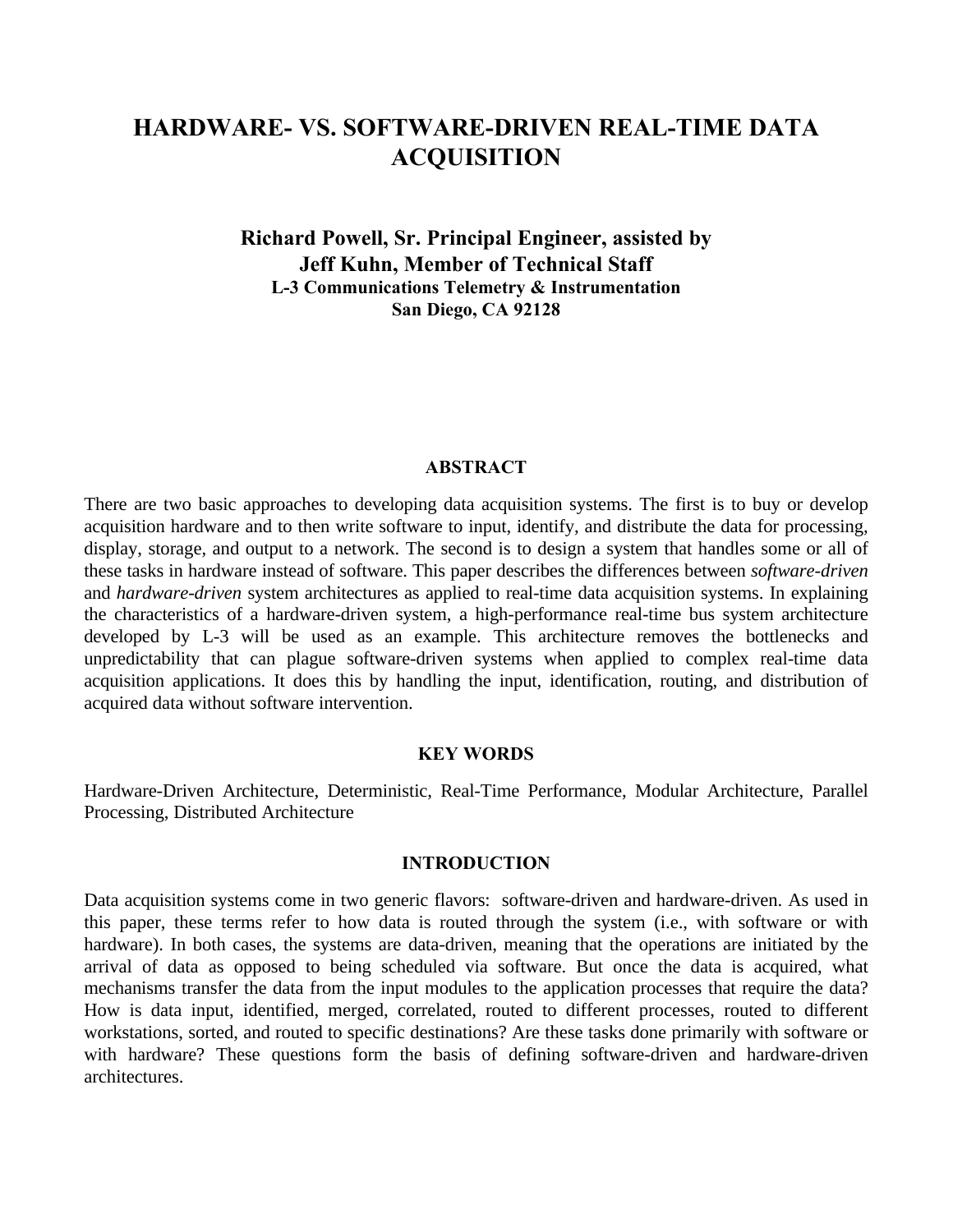In a software-driven architecture, data movement is controlled by real-time software with hardware assistance from tools like DMA controllers. Data input is handled with software drivers that typically send the data from the hardware to some software distribution process (Data Manager). From here, it is sent to different applications (client processes) using inter-process communication techniques. Hardware can be involved (i.e., DMA controllers, Ethernet ports, etc.), but all data movement and coordination is controlled by, and requires, software processes. The system is still considered data-driven because the arrival of a block of data causes an interrupt to the software, and the software responds to the arrival of the data. But the software still manages all of the data movement through the system, making the system software-driven.

In a hardware-driven system, data is input into the system, routed to hardware modules and software processes, and sent to other systems *without* software involvement during real-time operations. Software is required to set up the data flow process, but is not used during the actual movement of data. Data is acquired, input, identified, routed through the system, and output without software intervention, making the system hardware-driven.

In real-time data acquisition systems, all of the incoming data must be handled as it arrives; otherwise, it is lost. For some applications, a software-driven architecture is completely adequate and appropriate. In other more demanding systems, this may not be the case. Because software-driven systems have inherent bottlenecks and latencies, there are many real-time applications for which software-driven systems are not appropriate.

As the number of inputs increase, as the data rates of the inputs increase, as the number of processes on the data increase, and as the number of clients for the data increase, real-time management using only software to drive the data through the system becomes more complex, more unpredictable, and more unreliable (i.e., non-deterministic). There is a point in complexity and performance where it is necessary to drive the data through the system using more hardware assistance.

This paper examines the two extremes of these approaches. The software-driven approach is exemplified by a standard computer system employing only a single bus for input/out (I/O) module data traffic. The hardware-driven approach is exemplified by a specialized system designed specifically for real-time data acquisition. It employs not only a second bus for I/O module data traffic, but also several other mechanisms for moving and routing data through the system and to other systems and applications.

#### **TYPICAL SOFTWARE-DRIVEN DATA ACQUISITION PROCESS**

A software-driven architecture is the traditional approach to acquiring real-time data. It involves installing one or more data input modules on a computer bus, servicing the input module with the main processor when data is ready, and distributing the data to the client applications requiring the data. These applications include storage, processing, display, and networking.

Figure 1 shows a typical Compact PCI hardware design used for software-driven architectures. In this case, the single board computer (SBC) board and the I/O modules plug into a Compact PCI backplane. The figure shows the main data paths through which acquired data will travel during the acquisition process. It also shows the CPU, memory, and main components, as well as their relationship to the data buses.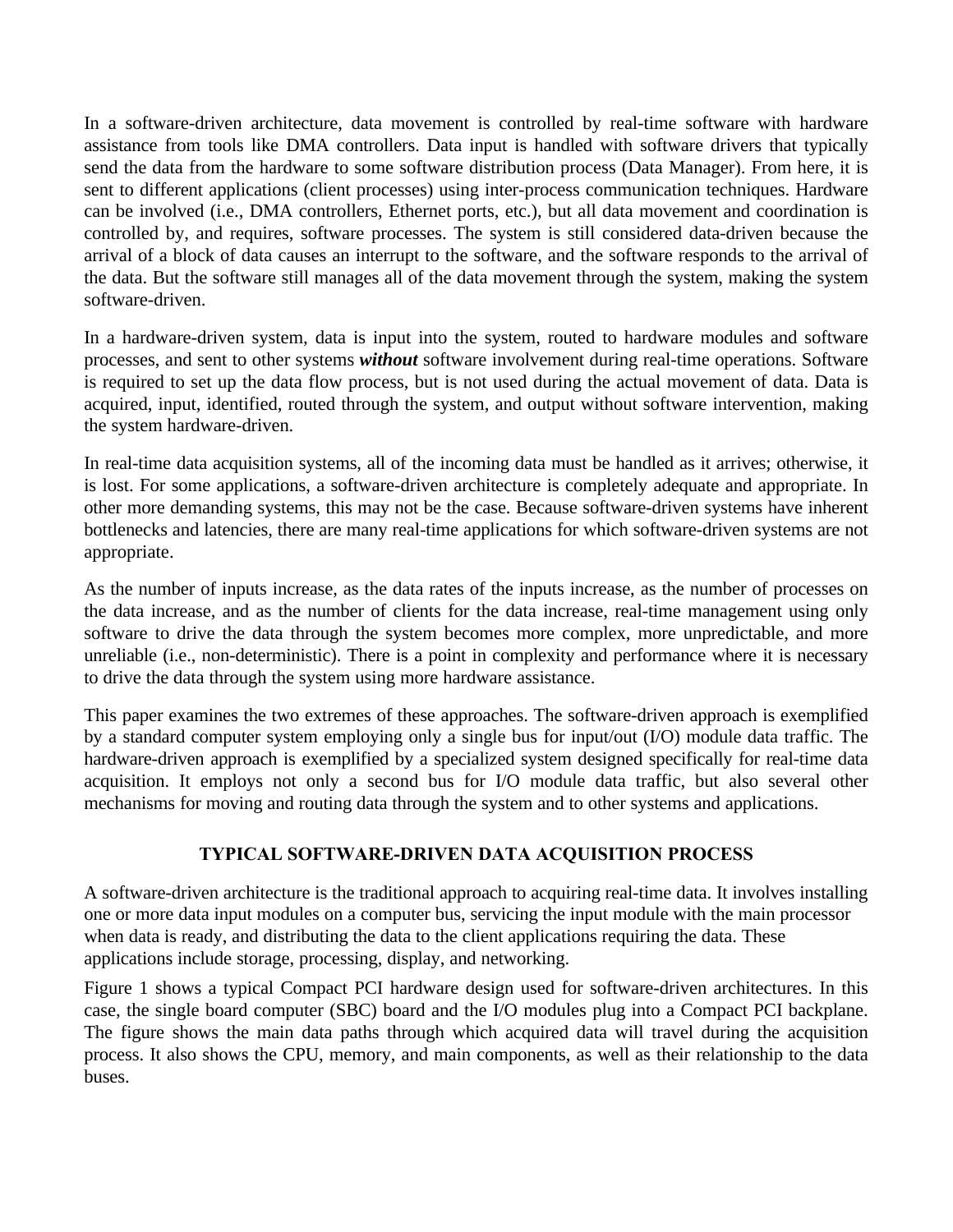

**Figure 1. cPCI Hardware Architecture**

Figure 2 shows a simplistic view of the software design required to support a real-time data acquisition application and drive the data through the system. Figure 3 shows a more complete, but still simplistic view of the same process. It shows the data paths though which the data must travel for various applications, and it shows the main software components and the interaction paths between them.



**Figure 2. Simple Software Architecture Diagram**

What follows is a simplified description of the software process required to support the acquisition of real-time data via a software-driven approach (see Figure 3). The system can be a standard computer, like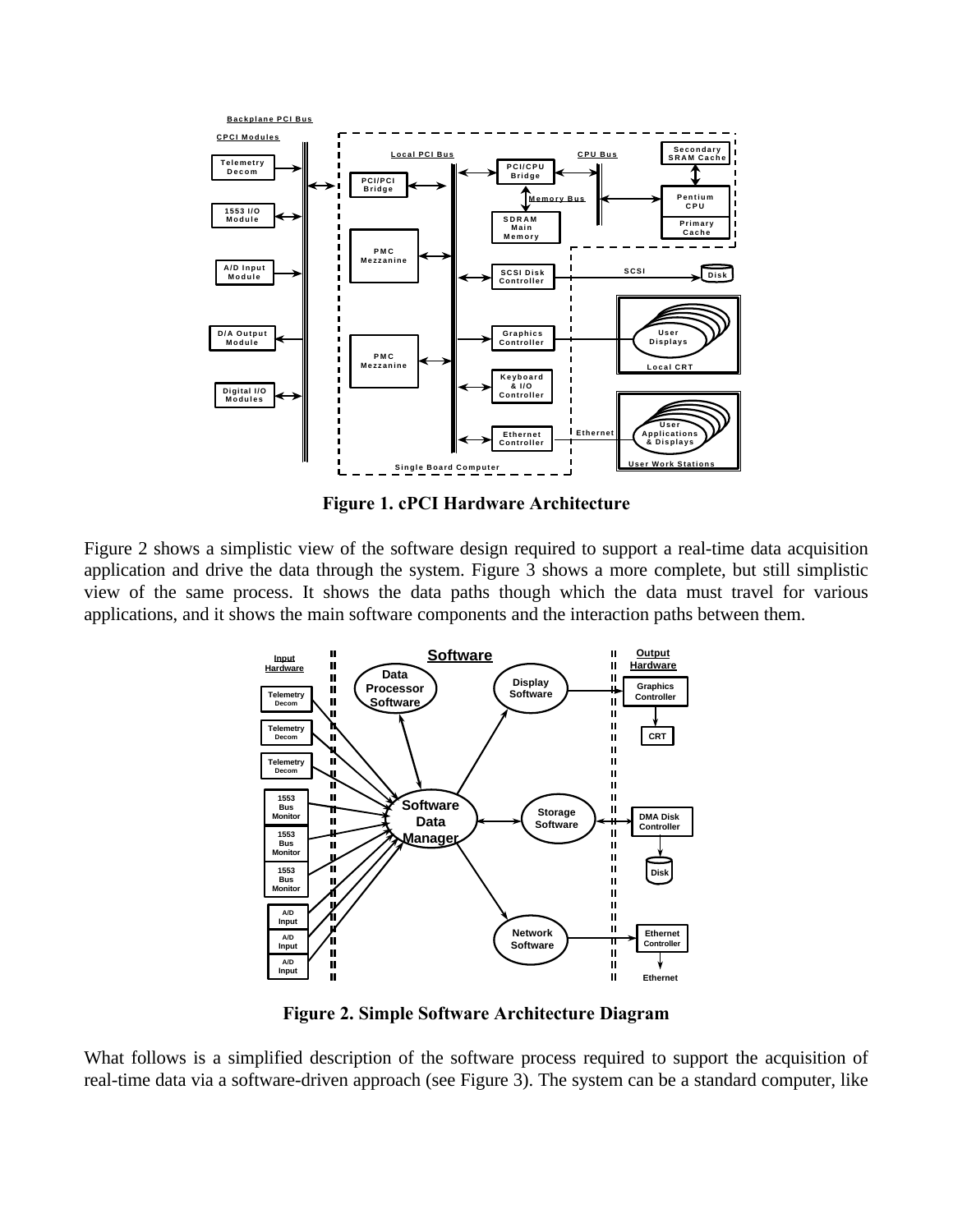a Windows NT-based PC, or it can be a more sophisticated system running a real-time operating system networked to a workstation.

### *1. Buffer Data on Input Module à Purpose: Collect Data and Reduce Interrupt Frequency*

- Collect incoming data in on-board buffer.
- Buffer size is dependent on data rates and desired interrupt frequency.
- Interrupt frequency usually needs to be less than 100 Hz or 10+ milliseconds/interrupt. (This gives latency to the incoming data, with more latency at the beginning of the buffer.)

### *2. Interrupt Processor and Run Driver à Purpose: Move Data from Input Module to Main Memory*

- Assert interrupt when buffer is full while continuing to collect data in second buffer.
- Halt current execution of CPU.
- Save context of current execution.
- Execute Module Driver ISR (interrupt service routine).
- Clear interrupt and schedule Module Driver.
- Execute Module Driver (sometimes at the task level).
	- Get pointer to next memory buffer.
	- Start DMA process.
	- Return to previous execution.



**Figure 3. Detailed Software Architecture Diagram**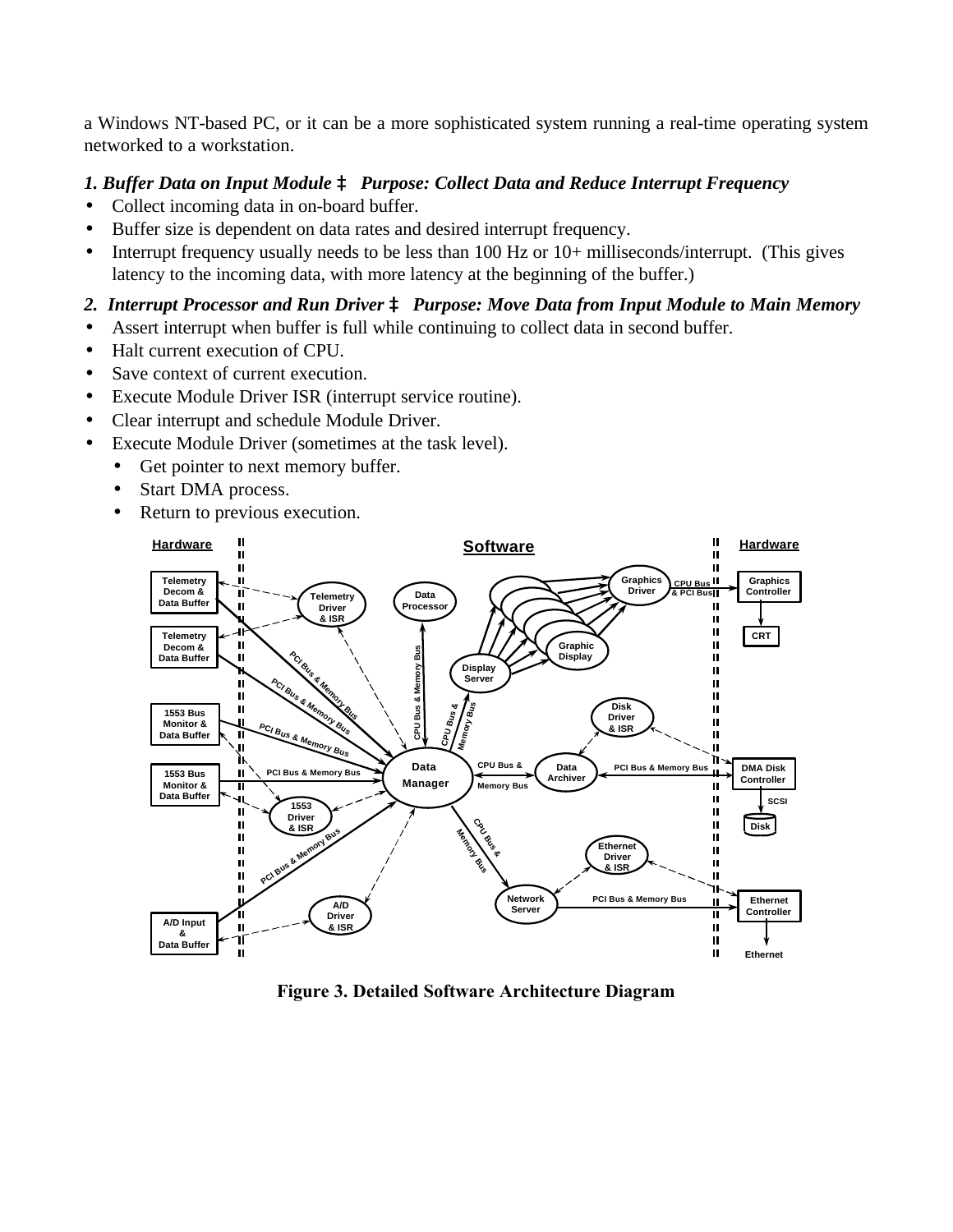### *3. Interrupt Processor and Run Driver à Purpose: Notify Data Manager of Arrival of New Data*

- Assert interrupt when DMA is complete.
- Halt current execution.
- Save context of current execution.
- Execute Module Driver ISR (interrupt service routine).
- Clear interrupt and schedule Module Driver.
- Execute Module Driver (sometimes at the task level).
	- Send event to Data Manager with pointer to new data buffer.
	- Return to previous execution.

## *4. Run Data Manager à Purpose: Distribute Data to Client Processes*

- Depending on priority of Data Manager relative to other tasks, Data Manager starts execution after previous task is suspended and scheduler starts Data Manager.
- Data Manager reads and identifies new block of data.
- Data Manager searches input lists of all client processes.
- For each client process that wants new data, Data Manager sends an event to each of those processes with a pointer to the new data block. Data Manager increments "use" count for the block for each client that gets the block.
- Data Manager checks to see if previous blocks have been freed by all client processes. If so, Data Manager frees the block for Module Driver to use again.

## *5. Run Client Processes à Purpose: Display, Archive, Network, and Process Input Data*

- Depending on priority of each client process relative to other tasks, processes execute one at a time after previous task is suspended and Scheduler starts new process. (This involves a complete context switch to the new process.)
- Client process "copies" its data from Data Manager input buffer to its own memory and decrements "use" count.
- Client process reads ID block of data and searches its list of incoming data to determine what operation to perform.
- Client processes perform their operations on data and then send data to next process or output. (These sometimes involve calls to other drivers, more interrupts, more sending of events to other processes, sending processed data back to the Data Manager, more task switching, more interprocess communication, etc.)

This is the procedure for receiving one block of data from one source. In each step of this procedure, there are caching, virtual memory, context switching, and higher priority tasks to contend with, not to mention other data sources. These tasks contribute to added latency, non-determinism, and lower performance. All processes and data movement must use the same resources (i.e., CPU, PCI Bus, main memory, CPU data bus, etc.). Even with multiple processors, there remain many bottlenecks and resource issues as described below.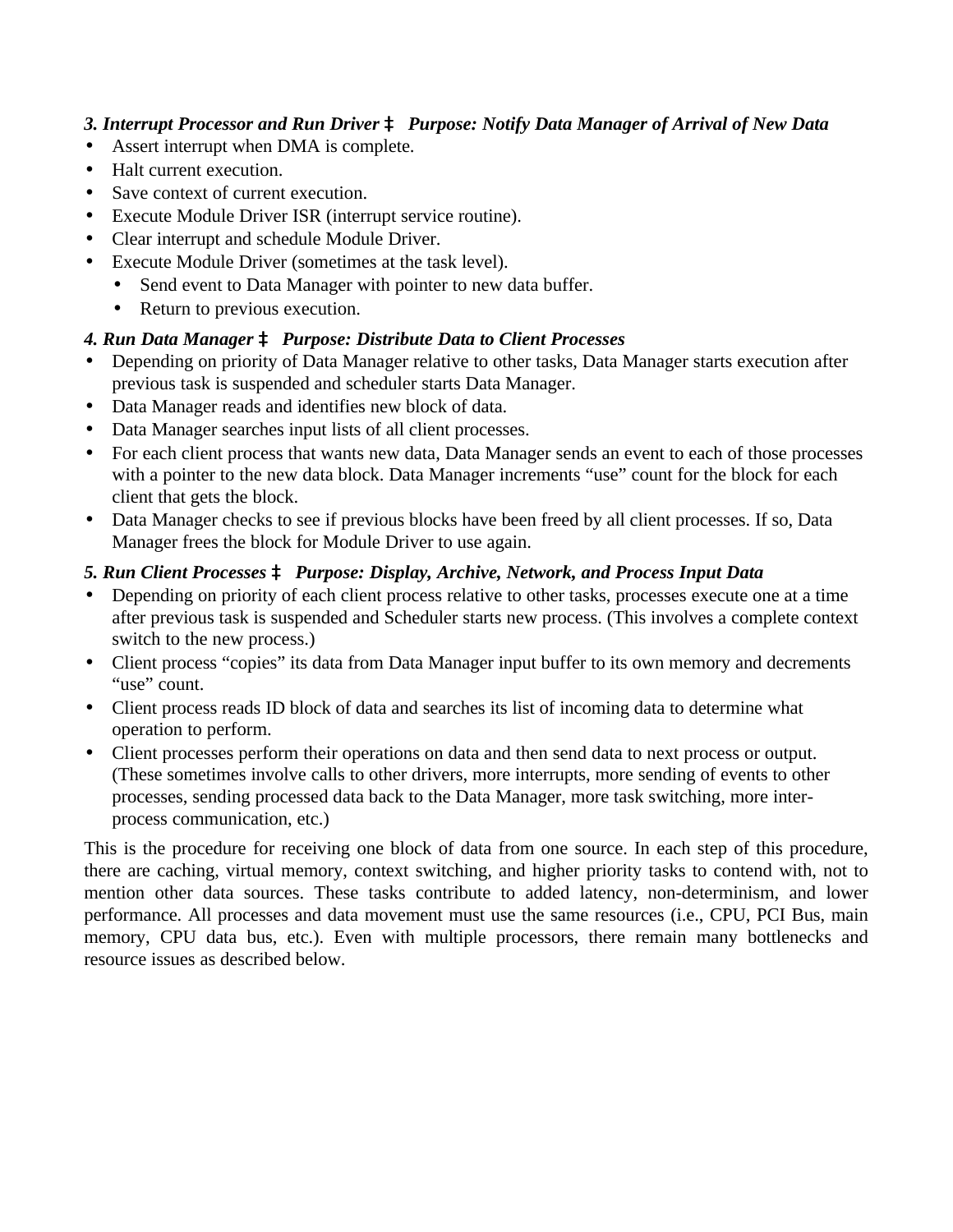### **Caching**

All data and instructions must be in the primary cache for the CPU to access them. If needed data or instructions are not present, they are copied in from the secondary cache or main memory, thereby flushing other data or instructions out. If the data/instructions are still not in the secondary cache, then access from main memory is required, which is much slower.

#### **Virtual Memory**

Each software process needs a certain amount of memory for data and instructions. As new processes are started (displays, user applications, etc.), more memory is needed. In virtual memory systems, when more memory is needed than is physically present, the hard disk is used for additional memory. In this case, if the needed data/instructions are not in memory, there is a much greater delay in the processing of a single data block since disk access is also required to complete the operation.

#### **Context Switching**

Every time a different process (thread) runs, the system requires a call to the Scheduler, a full context switch, often primary and secondary cache updates, data copying, and sometimes swapping of memory in and out of disk.

#### **Task Priorities**

Every process (task) has a priority (at least this is true in real-time operating systems). If the Data Manager or client processes have lower priority than other tasks, they can be preempted or delayed in running. This again adds to non-determinism and lower performance.

#### **Other Data Sources**

With multiple data sources, even of the same type, the number of interrupts, calls to the Data Manager, events to the client processes, context switches, etc. multiplies proportionally. However, because of the interdependence of the application, and the contention for resources, the increased loading can be greater than a simple proportional increase and can actually increase exponentially.

#### **Determinism and Predictability**

Every time a new display is opened, more processing is required (not to mention the startup time of that process). Every time the user holds down the mouse button, the loading on the system is increased. Every time a data packet or a broadcast packet is received from the network, the loading of the system momentarily increases (including loading on the CPU, loading on the buses, and additional processes waiting to run). Every time a data rate changes or a block size changes, the loading on the system changes and the performance of the system changes. The number of interrupts per second, the input data rates, the storage rates to disk, the processing rates on the data, the quantity of data to be displayed, and how quickly data can be displayed are all interdependent and very difficult to determine in a softwaredriven architecture. Every new input requires more inter-process and/or inter-processor communication and sharing of the same resources.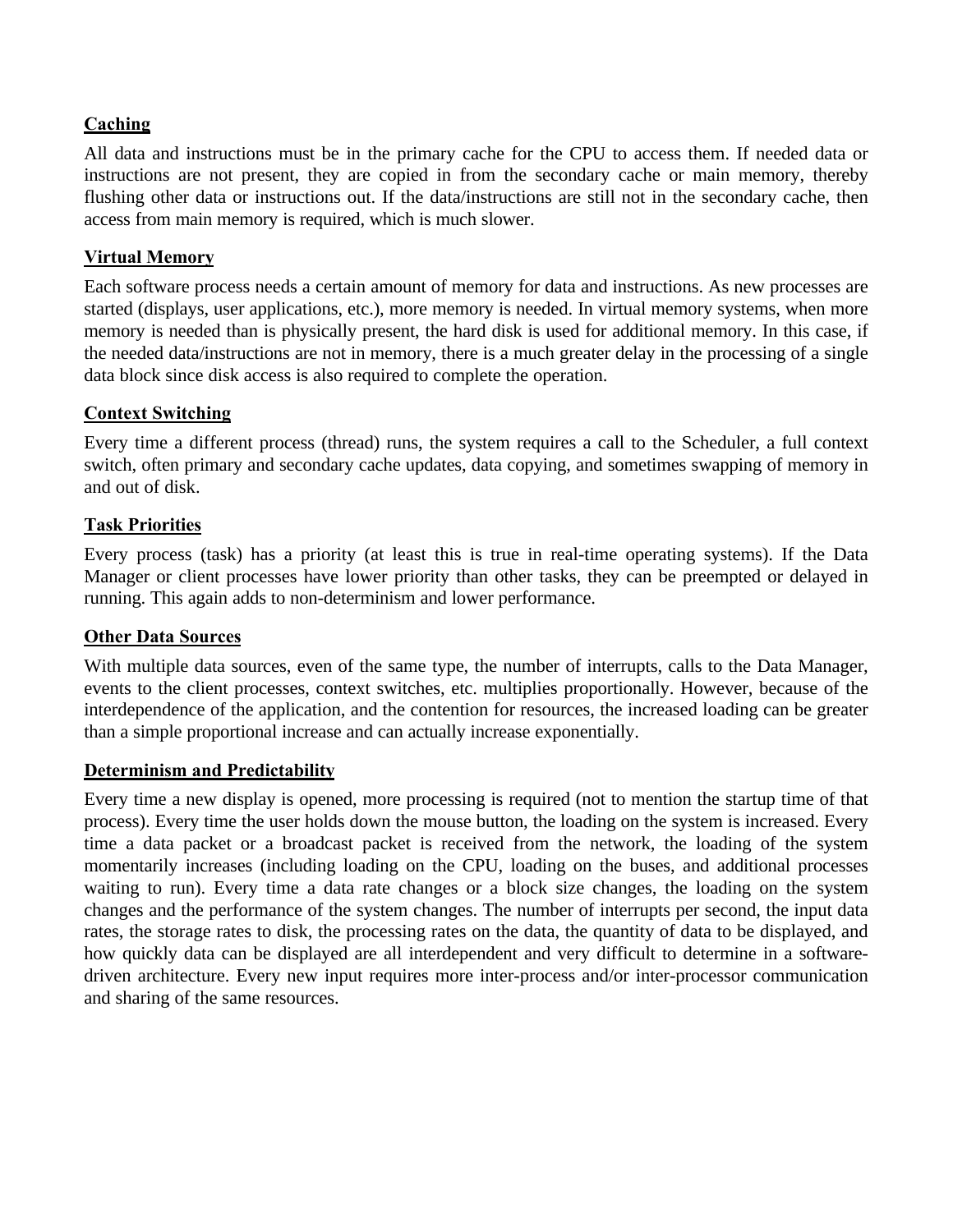#### **OTHER FACTORS**

#### **Time Stamping of Data**

Unless the time source is located on the hardware, it is not possible to accurately time stamp incoming data to better than a few milliseconds. Time stamping can only occur after the Module Driver is called. Normally, a driver talks to its own hardware and no other. Therefore, to get time, it must make a call to another driver (time board) and wait for the time to be returned. This process is subject to all the delays and latencies cited above. In some systems, it is possible to violate this convention, but even when the input module driver reads the time directly, it can still involve tens to hundreds of microseconds' worth of delays and errors. Also, since the data is blocked, time is assigned to the block, not to individual data words. Deriving the time for individual data words can be difficult and requires even more processing resources.

#### **Data Merging, Correlation, and Synchronization**

Data arrives in blocks and in time intervals of tens to hundreds of milliseconds. Data from different sources, even when they are of the same type, cannot be easily merged and correlated with data from different sources. Synchronizing events and data becomes difficult, processing-intensive, and usually low in fidelity.

#### **Replaying or Output of Data in Correct Time Intervals**

Because data in a software-driven architecture is blocked and driven by interrupts and software tasks that cannot run continuously, it is impossible to output data in the same time sequence and interval in which it was received. This makes it difficult to output acquired data to analog outputs (for strip charts, etc.) or for replaying the acquired data for post-analysis, which requires original timing.

#### **Distributed Applications**

Spreading the application across multiple processors or across a network to multiple workstations increases the loading on the front-end acquisition system. The bottleneck of the input section of the software-driven architecture is now further burdened by having to distribute more data to more destinations, while not being relieved of the loading required for servicing the input sources.

#### **Parallel Processing**

Parallel processing is difficult because it requires the software to distribute, coordinate, and synchronize the application, all adding to the processing load.

#### **Modularity**

Modularity is limited because of the interdependence of the system and the inherent bottlenecks involved. All input modules must interact with other resources of the system. Client processes must know the structure of the data buffers for each input, which must remain fixed in real time and is different for every input source. Modularity has a very limited definition in a highly interdependent, software-driven architecture.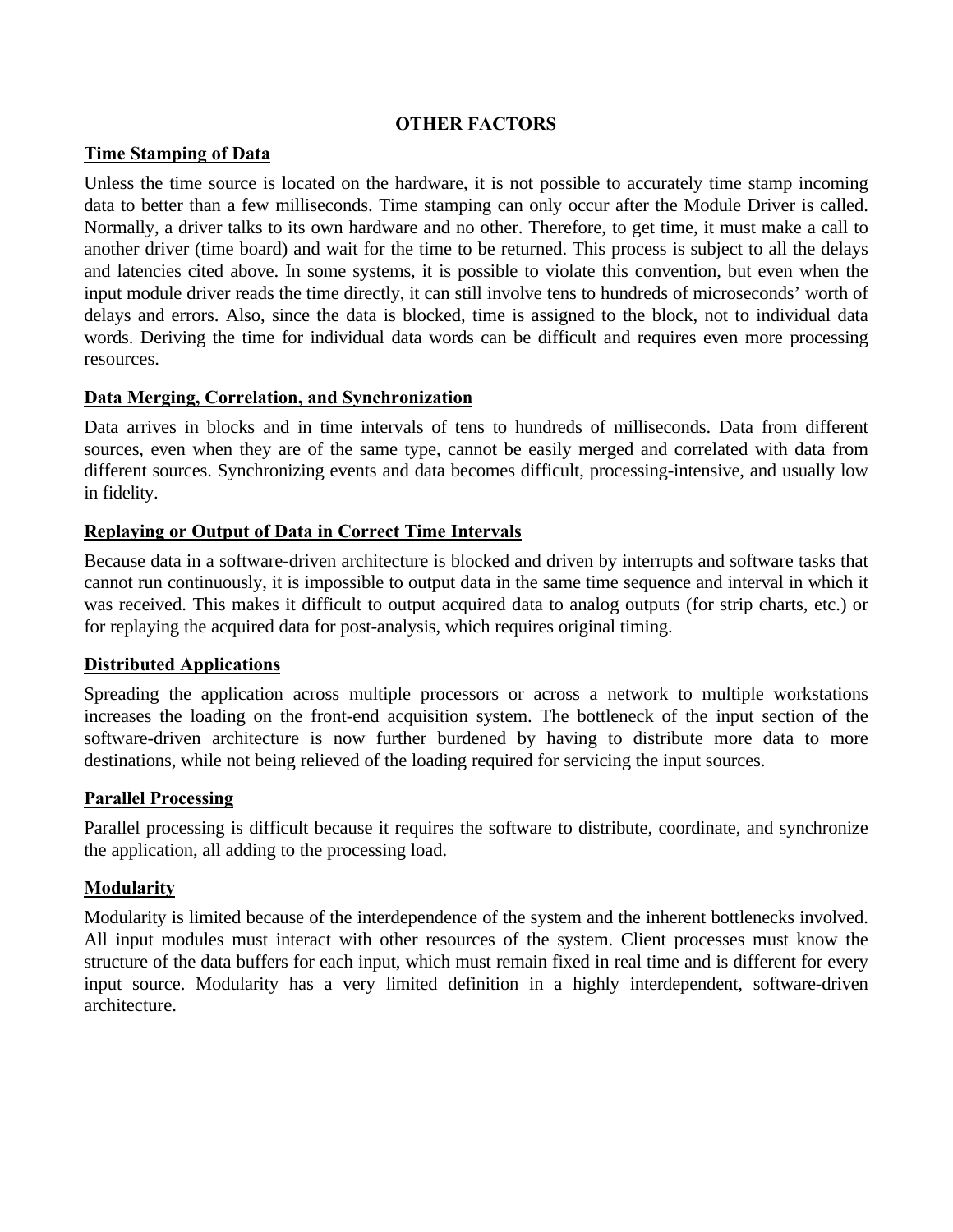### **Expandability**

Adding more data sources, increasing data rates, or adding applications that use the data all impact the loading and throughput of the system. All of these require complicated and detailed analysis and usually require software changes, while still having limited expansion capability. Because of the interdependence of the system, doubling the data rate or number of input sources can more than double the loading on the system and the system's complexity.

#### **Complexity and System Reliability**

Because of the interdependence of the software-driven architecture, as more data sources and applications are added, the complexity of the system increases significantly. Determining the performance limits of the system is difficult and usually can be done only through thorough testing with all possible scenarios. Predicting performance limits ahead of time is almost impossible. The complexity and lack of predictability cause system reliability to be questionable when high performance is required. Increasing input sources or data rates compounds this problem.

### **Development and Maintenance Costs**

Development and maintenance costs are often grossly underestimated in software-driven real-time data acquisition systems. Because of the complexity and non-predictability of a software-driven system, budgeting, scheduling, and designing such a system is extremely difficult and takes a great deal of experience. Customers and suppliers, as well as managers and engineers, all tend to underestimate the complexity and unpredictability of a software-driven architecture applied to a high-performance real-time requirement. There is a tendency to over-simplify the problem and assume that one can buy a few off-theshelf data acquisition modules, install them in a high-end computer, write some glue software for the vendor-supplied drivers, and easily integrate them into the desired application.

There have been numerous cases where the long-term cost of a system was tens or hundreds of times more than the cost of the initial inexpensive COTS hardware. Sometimes the system never does what it was expected, and frequently it cannot be upgraded to do more. Users often spend fortunes in vain attempting to modify their investment to do what it was supposed to do at the outset. The problem is that there are applications where systems just do not have the correct architecture to ever do what is needed. The only answer is to switch to (or start with) a system that is designed and architected for real-time data acquisition; one that does not have the inherent bottlenecks, complexity, and unpredictability of a software-driven system.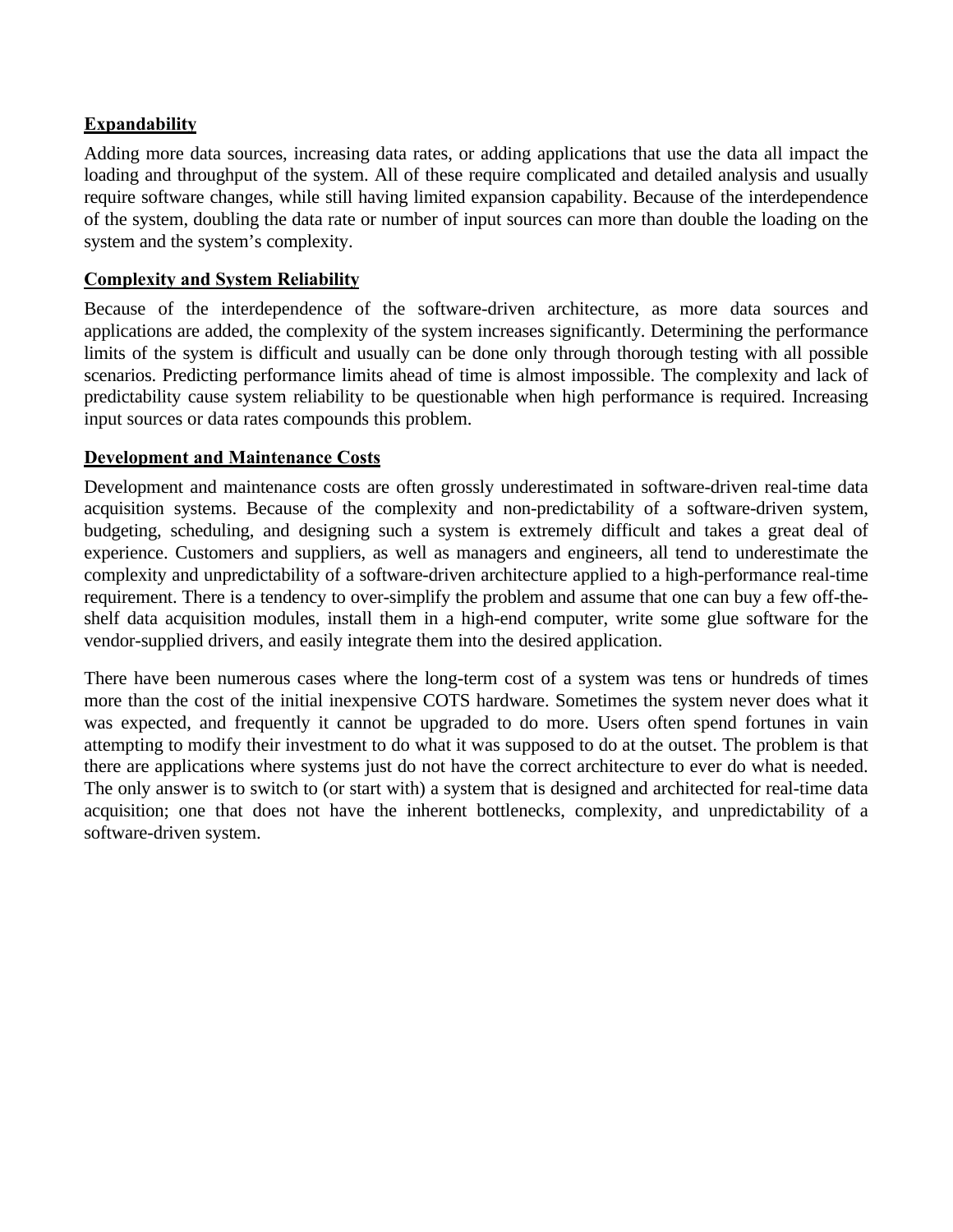#### **HARDWARE-DRIVEN ARCHITECTURE**

To eliminate the bottlenecks and interdependencies associated with a typical software-driven design, L-3 designed a real-time data acquisition system using a hardware-driven architecture. It was designed to have all those characteristics required to reliably perform real-time data acquisition from multiple highspeed data inputs of various types. The characteristics of the system include the following:

- Predictable and deterministic
- High-performance
- No bottlenecks and minimal shared resources
- Non-interrupt-driven I/O
- No data blocking, except for storage
- No unnecessary data copying
- Very low latency
- Accurate time stamping of data
- Able to merge, correlate, and synchronize data
- Able to output processed data in correct time sequence (strip charts)
- Simple software interfaces
- No unnecessary inter-process and interprocessor communication
- Supports distributed applications
- Parallel processing and parallel data paths
- Modular, expandable, and reconfigurable
- Able to play back data in its original form

Figure 4 illustrates the basic system design. It shows I/O modules of various types plugged into a highspeed backplane, along with the basic support hardware for processing, archiving, and exporting the data.



**Figure 4. Real-Time Hardware-Driven Distributed Architecture**

Figure 5 illustrates the data flow and software design of the hardware-driven architecture. Note the minimal software required to drive the data through the system. The only data path requiring software support is for high-speed storage to disk. But in this case, the driver only sets up the DMA process on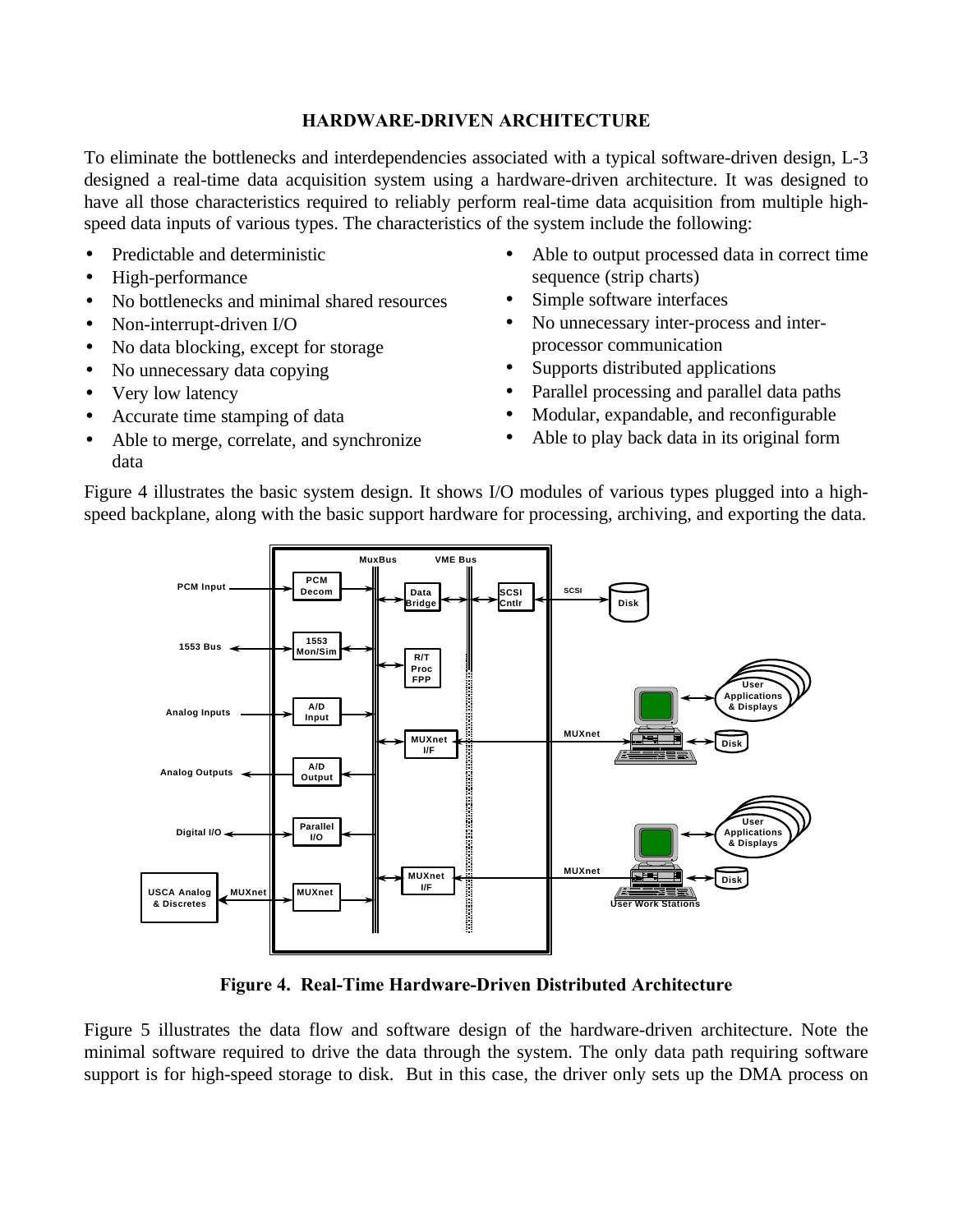the disk controller; it never touches the data. The data is transferred to the disk without any other software involved, and all data transfers between the Data Bridge and the disk controller are handled via hardware.



**Figure 5. Hardware-Driven Architecture**

The system's data acquisition process is described below:

### *1. Input module acquires and outputs data to the high-speed backplane (MUXbus) one sample at a time.*

- Each data measurement to be received by an input module is assigned a 16-bit ID tag.
- When a data word is received, the input module immediately requests an output cycle to the MUXbus.
- With a guaranteed maximum latency of one microsecond, the data is output to the MUXbus with the 16-bit ID tag.
- Input modules do not buffer input data. Data is identified and output to the MUXbus when it is received by means of hardware only and no software interaction.
- *2. The MUXbus broadcasts the data to all I/O modules on the bus.*
- Using a broadcast mode, the MUXbus broadcasts the data word to all modules in the system on the same bus cycle on which it was received by the input module.
- The MUXbus uses a rotating priority arbitration, which guarantees every input module between 1M and 8M output cycles per second, depending on how many other input modules are in the system. Each input module receives 1/N of the 16M cycle/sec MUXbus, where N is the number of input modules.
- Each data word occurs on the MUXbus only once. In that one cycle, the data word is received by all receiving modules taking data from the bus. These receiving modules include embedded processors (FPPs), a data bridge to the VMEbus, MUXnet (real-time network) I/O modules, analog and digital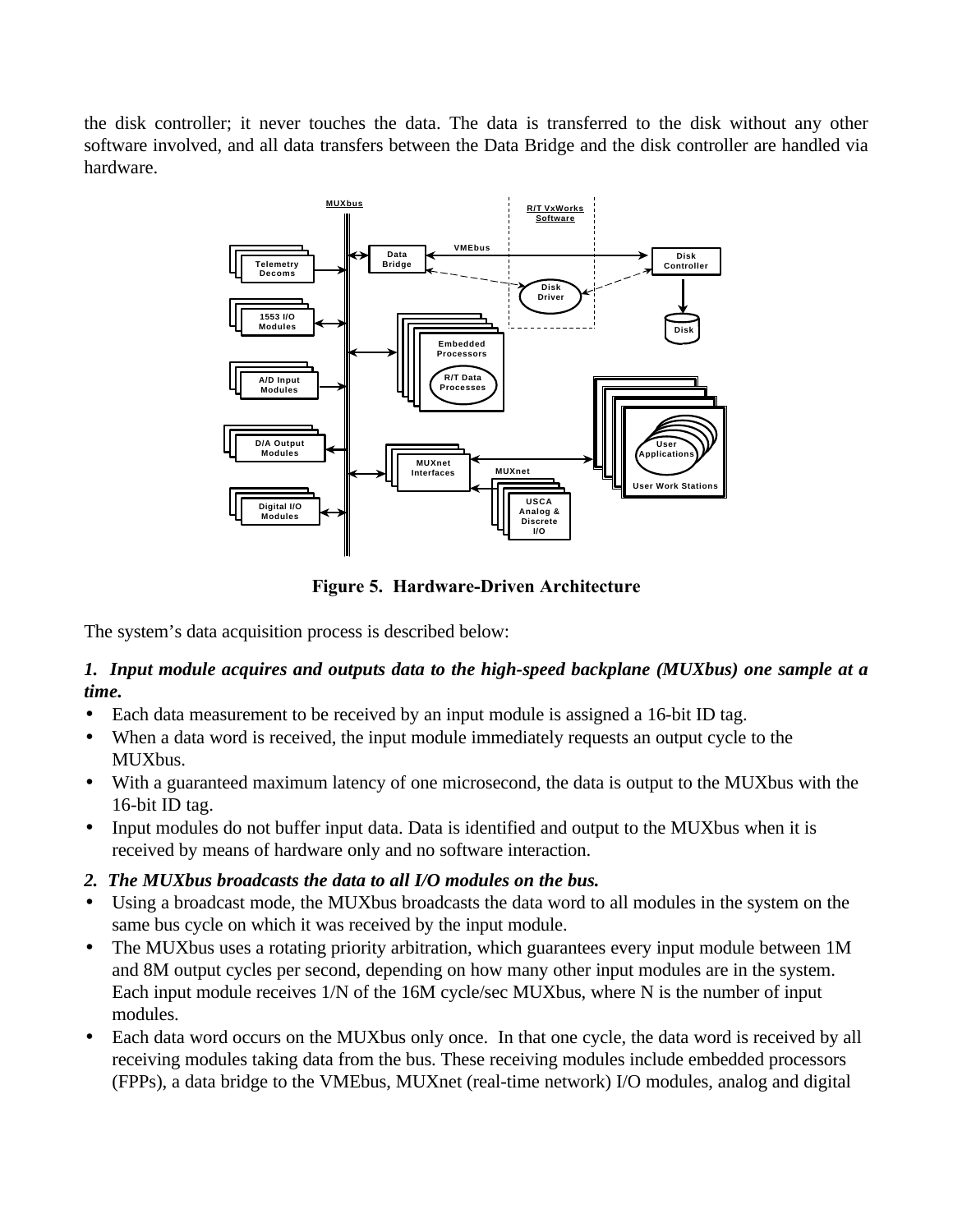output modules, as well as many others. Multiples of each of these modules can be present without any change in MUXbus performance.

## *3. Each MUXbus receiving module inputs only the data it needs from the MUXbus.*

- All receiving modules have hardware-decoding RAMs for selecting which data words to take off the MUXbus. These RAMs are programmed to select only those data words needed by the module.
- The modules compare the ID tag of the data word with the contents of its tag decoder RAM, and, if there is a match, the data is input into the receiving module's input FIFOs.
- The data is immediately processed by the receiving module. Output modules, like the Parallel I/O and MUXnet I/O, output the data immediately without any processing. Other modules, like the FPP and the A/D module, process the data immediately.

## *4. Embedded processors (FPPs) perform real-time processes on the data.*

- The FPP constantly monitors its input FIFO for new data. It is not interrupt-driven and does not wait for more than one data word to arrive before it starts processing.
- For performing real-time processes, the FPP vectors immediately to the algorithm needed by the data word that was read from its input FIFO.
- As soon as the data word is processed, it is output back to the MUXbus with a new 16-bit ID tag.
- The FPP contains canned algorithms, like EU conversion, limit checking, bit manipulation, etc. It can also be programmed with user algorithms written in C.
- Multiple FPPs can be installed in a system. The existence of an FPP has no impact on the performance of other FPPs. This provides an efficient parallel processing environment with a linear increase in computing power as additional FPPs are added.
- FPPs can perform different processes on the same data words or the same/different processes on different data words.
- All data routing to and from FPPs is handled in hardware, with no software intervention.

## *5. Embedded processors (FPPs) collect data for network distribution.*

- FPPs are also used to collect data for distribution on Ethernet, FDDI, or ATM.
- One sample, all samples, or a statistical sample is collected for each data word needed by the network.
- The real-time (VxWorks) VME CPU periodically reads the data from the FPP.
- The VME CPU outputs the data directly to the client processes on the network.

## *6. The Data Bridge buffers data for storage.*

- The Data Bridge has its tag decoder RAM programmed to collect those data words that are to be archived to disk.
- For efficiency and performance, the Data Bridge buffers data in a 4 MB RAM FIFO.
- When 2 MB of data have been collected, the Data Bridge interrupts the VME CPU.
- The VME CPU programs the SCSI Disk Controller to read the 2 MB block from the Data Bridge to the disk.
- The SCSI Controller then DMAs the data directly from the Data Bridge to itself across the VMEbus and out to disk.
- The sustained data rate to disk is 36 MB/sec and is independent of the number of input, output, and processing modules required by the system.
- *7. The MUXnet Module outputs data words directly to external workstations and PCs.*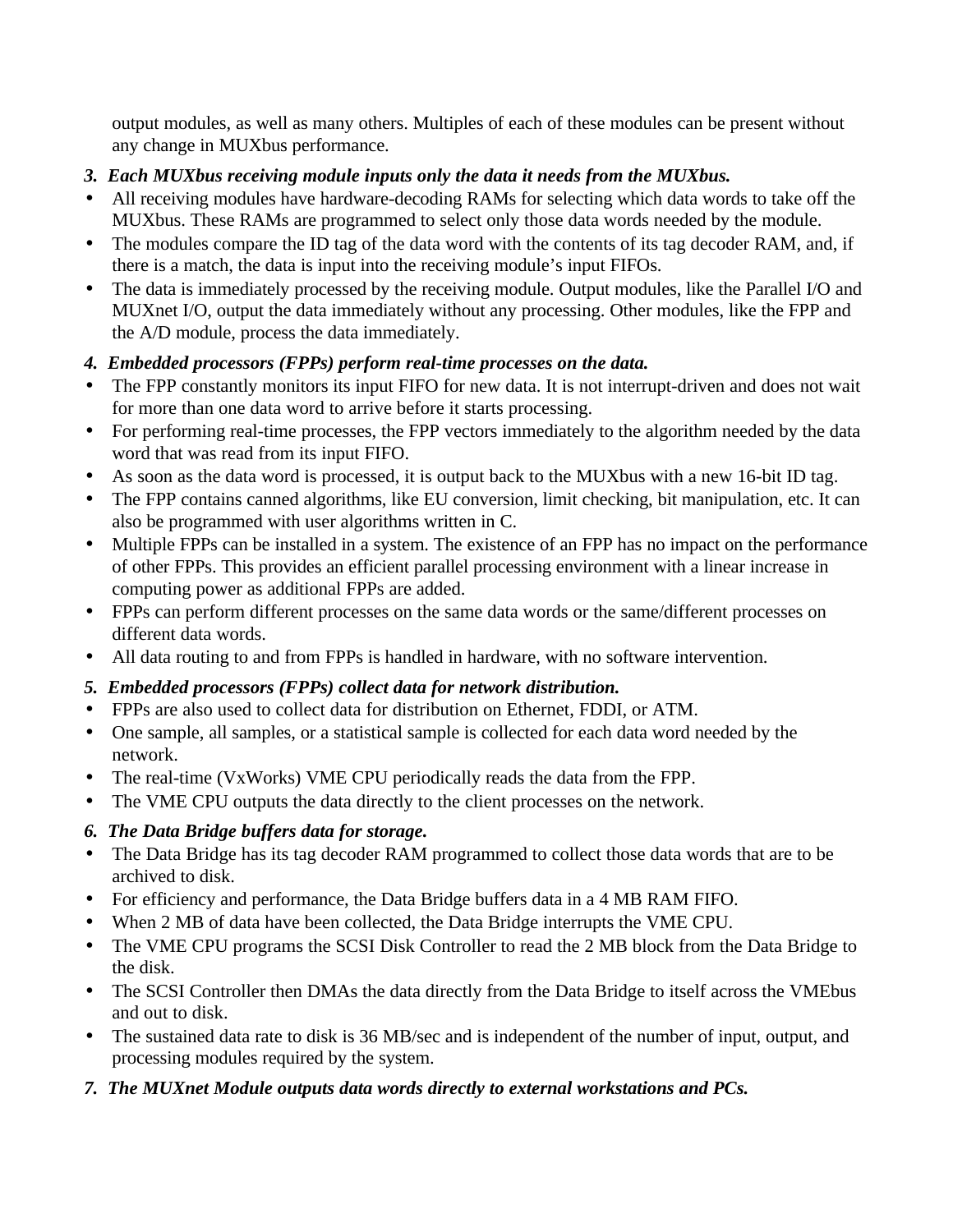- The MUXnet Module is typically set up to collect all data on the MUXbus.
- When the data word and ID tag are received from the MUXbus, they are immediately output on the MUXnet. No processing or network protocols are involved.
- Latency from the MUXbus to the MUXnet Receiver Module of the workstation is about 1 microsecond.
- The receiving workstation can filter the data with its own on-board tag decoder RAM for input into its local FIFOs, or it can read the most recent value of any desired data word in the Current Value Table of the MUXnet Receiver Module.
- Using the MUXnet Output Module, data can be distributed in real time to an unlimited number of workstations over distances up to several miles.
- MUXnet is a bi-directional interface, so workstations can also output data back to the MUXbus.
- The MUXnet Module handles all I/O in hardware; no software is involved. The number of MUXnet modules in a system, or the number of workstations connected to MUXnet, has no impact on the performance of other modules.
- The MUXnet eliminates all bottlenecks in distributing real-time data to real-time applications running on a distributed network.

Figure 6 illustrates a high-end data acquisition system with multiple types of inputs and with multiple client workstations and applications. Because data movement in the system is hardware-driven and independent of software, the components of the system operate independently. This makes the system extremely predictable and deterministic. The storage rate to disk is 36 MB/sec, independent of the number of input sources, types of input sources, number of output destinations, number of embedded processors, etc. The storage rate is always predictable because it is independent of software and other hardware modules.



**Figure 6. High-End Data Acquisition System with Multiple Data Sources & Client Workstations**

Likewise, one input source has no impact on another input source, and destinations for the data have no impact on the input sources. Input sources require no software for identifying the data and placing it on